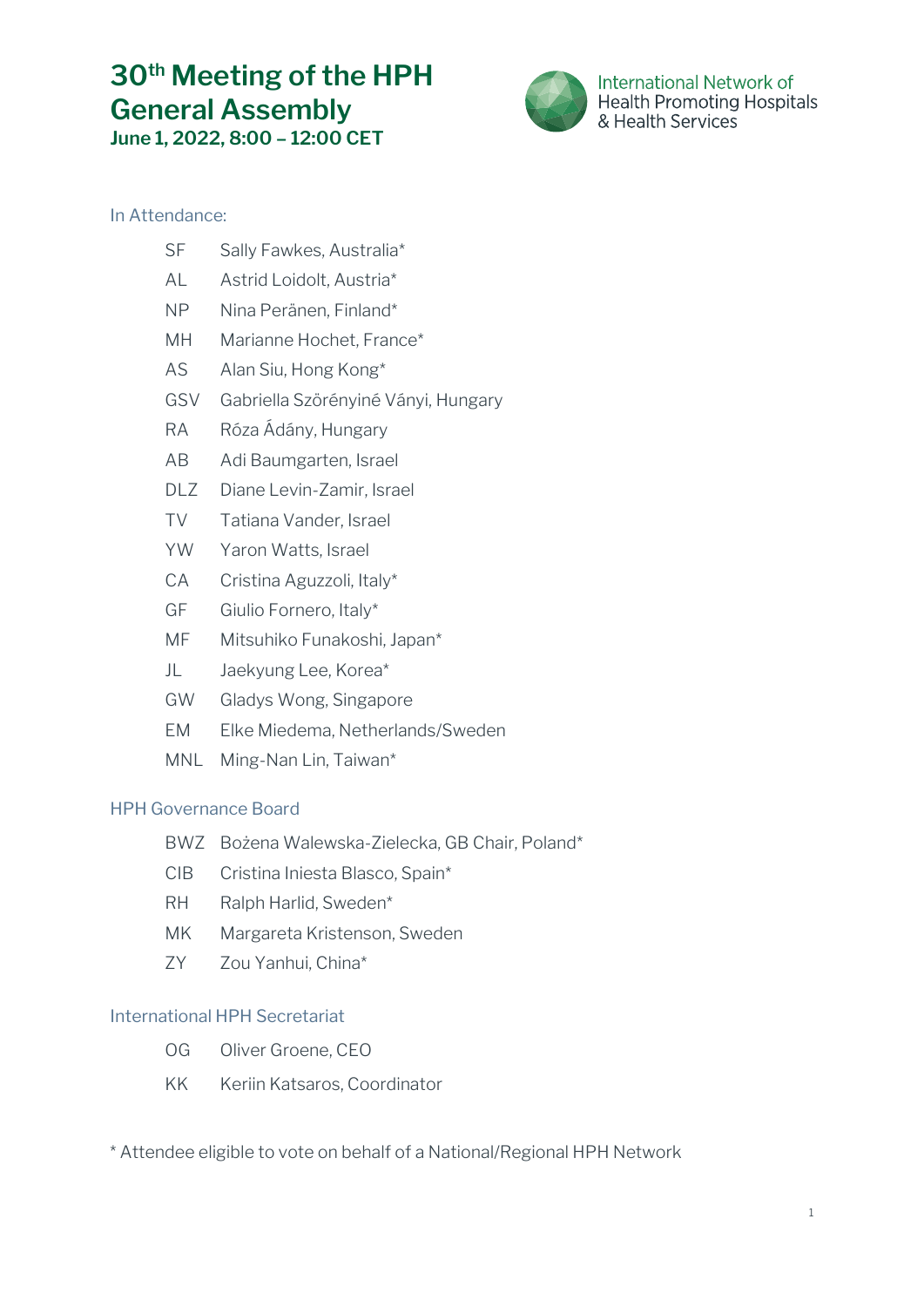#### *Welcome, GB Chair, B Walewska-Zielecka (attachment 1)*

BWZ welcomes everyone to the GB and opens the meeting. She outlines the key aims of the meeting and introduces the final agenda, including which items require official votes. The GA is asked if there are objections to the November 2021 meeting report and if there are additions to the proposed agenda for this meeting. No further comments are made.

#### **Decisions**

The November 2021 meeting report is approved. The agenda for the current meeting is accepted.

## *Report from the Governance Board, GB Chair, B Walewska-Zielecka*

BWZ gives a presentation of GB activities since the last GA in November 2021.

Activities include monthly GB member meetings; completed HPH Constitution; HPH statement on the war in Ukraine; continued discussions with the Conference Secretariat regarding planned conference in Riva del Garda, Italy; and collaborating on updated GB election procedures. A new form to contact the GB and General Assembly Meeting reports have been added to the HPH website. Antonio Chiarenza has been added as a Standing Observer.

Three GB member seats will be open at the next GA meeting as three GB members are ending their terms: Cristina Iniesta- Blasco (Catalonia, Spain), Heli Hätönen (Finland), and Nicolas Bonnet (France). BWZ thanks all three members for their service and contribution to the HPH Network and encourages GA members to submit their nominations.

An introduction is given to Mentimeter and a practice vote using the question, "Describe how you feel at the start of this GA meeting using one word" is conducted with all in attendance. Thirteen attendees participate in the vote (see appendix, figure 1).

#### Discussion

RH mentions that due to the Conference in Riva del Garda being cancelled, that the GB decided to organize an online Coordinators meeting in October. GW congratulates HPH on signing a cooperation agreement with Health Care Without Harm (HCWH)/Global Green and Healthy Hospitals; this is an important milestone for the International HPH Network. KK and OG comment that more will be discussed later during the Secretariat's presentation.

## *Report from the HPH Election Committee, R Harlid (attachments 2,3)*

Ralph Harlid (RH), GB member and National Coordinator of the Swedish HPH Network presents on behalf of the HPH Election Committee additionally including Antonio Chiarenza (AC), Cristina Iniesta Blasco (CIB), Keriin Katsaros (KK) and Ilaria Simonelli (IS). This group was tasked with establishing [standing operating procedures \(SOP\) for GB](https://www.hphnet.org/wp-content/uploads/2022/06/SOPs-GB-Election-procedure_HPH-20220601.pdf)  [member elections](https://www.hphnet.org/wp-content/uploads/2022/06/SOPs-GB-Election-procedure_HPH-20220601.pdf) and establishing an election process for the 2022 GB member election that will take place at the end of the year. The group produced two documents pertaining to each task that were distributed with attachments 2 and 3.

RH outlines attachments 2 and 3, beginning with the SOPs. The SOPs outline procedures for GB elections and address: Article V of the [HPH Constitution,](https://www.hphnet.org/wp-content/uploads/2022/01/HPH-Constitution-19-Nov.-2021-.pdf) responsibilities of GB members, desirable skills and attributes of GB members, and nomination and the election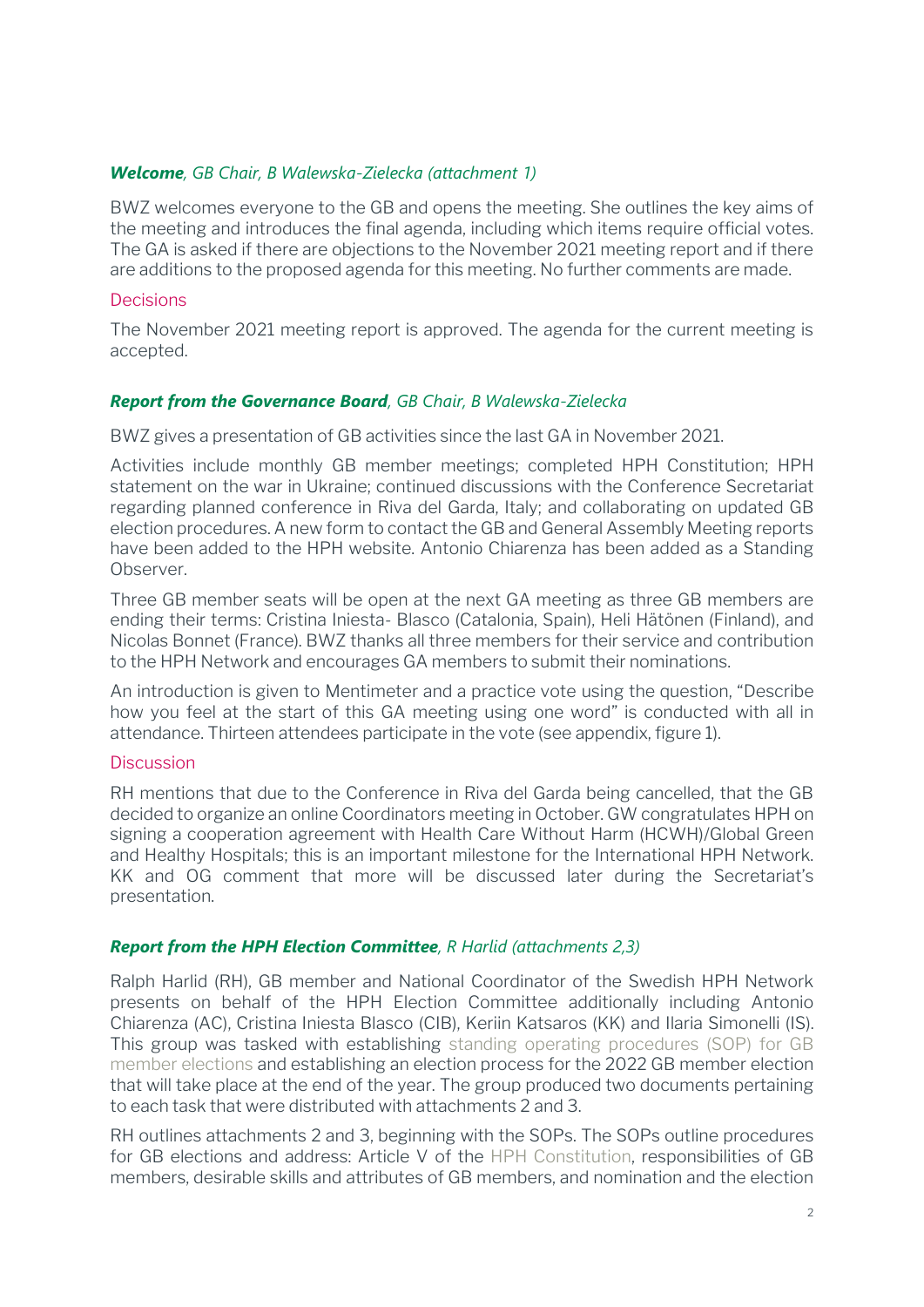procedure. The Election Process 2022 documentincludes: responsibilities of GB members, eligibility and nomination, and timeline and dates.

There are three seats available at the second GA meeting of 2022. Eligible Corporate GA members (National/Regional Coordinators) are encouraged to nominate themselves. An estimated timeline is presented:

| Timeline and Deadlines*                            |                         |
|----------------------------------------------------|-------------------------|
| Request for nomination                             | $-1$ August 2022        |
| Deadline for submission of Nomination Form         | - mid October 2022      |
| Distribution of candidates' profiles to GA members | - two weeks prior to GA |
| Election at General Assembly                       | - November 2022         |

Exact dates will be announced once the date for the GA meeting is confirmed.

# **Discussion**

MK comments that previously GB members were not permitted to be re-elected and terms were for a period of two-years. The terms have now changed to three years. She also comments that SF and AS, the previous election committee, proposed candidates to the GB as former GB members. The presentation has not reflected this and comments that someone who is not a current GB member should prepare all preparatory work, including suggestions, as to remain democratic. MK suggests that those who have left the GB should suggest candidates. RH clarifies that the election committee will only suggest candidates to support a diverse GB and equal opportunity. Otherwise, candidates will not be suggested, and all are encouraged to nominate themselves.

There are questions regarding the length of GB member terms and the period between terms of reelection. GB elections take place as needed when the terms of GB members end. MNL comments that GB member terms are three years, previously this was two years. OG comments on behalf of the Secretariat, that the time between re-election should not be extended beyond two years as there is a limited number of people who are eligible to run.

Coordinators partake in two Mentimeter votes (see appendix, figures 2 and 3). Figure 2 shows the results of the poll question, "Do you approve the Standard Operating Procedures (SOPs) for Governance Board member elections (attachment 3)?" 9 out of 10 eligible attendees present vote in favor, 1 does not participate, and there are 0 objections. Figure 3 shows the results of the poll question, "Do you approve the 2022 election procedure (attachment 2)?" 8 out of 10 eligible attendees present vote in favor, 2 do not participate, and there are 0 objections.

## Decision

Both the SOPs and 2022 Election Process are approved via Mentimeter vote.

## *Task Force on Health Promoting Built Environment (HPBE), E Miedema (attachment 4)*

Elke Miedema PhD (EM), Postdoc at the Architecture & Civil Engineering at Chalmers University of Technology in Gothenburg, Sweden, presents her proposal on the formation of a new task force on Health Promoting Built Environment. The presentation introduces the TF leader, and rationale behind the formation of the TF, using current literature on health-promoting building design.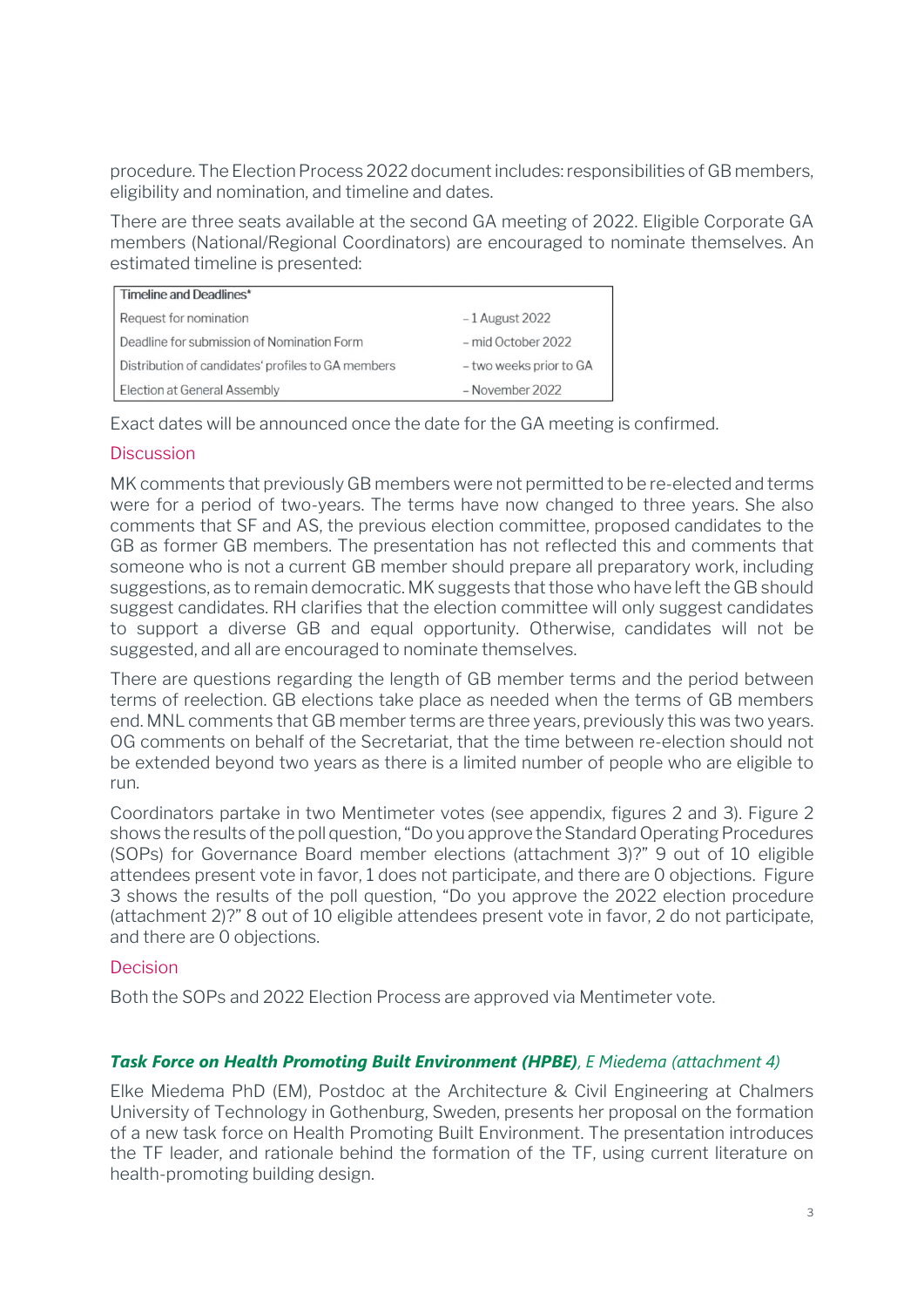EM proposes to form a TF that focuses on salutogenic building design and approaches including participatory, inclusive, age-friendly, active, positive, healing, restorative, sustainable and safe designs. The need for built environment should be included as part of quality in healthcare and HPH. The goal of the TF will be to collect, select, and share knowledge and experiences on building design for HPH. Possible activities might include literature review, webinars, podcasts, etc.

EM exclaims that anyone with an affinity with built environment is welcomed to join. Practitioners and academics from different countries are desired. First steps will be to establish a team and to set ambitions and priorities. Anyone who would like to join the TF or who has questions can contact EM at elkemiedema@gmail.com.

#### **Discussion**

GA members congratulate and applaud EM for an inspiring presentation and express their support. RH comments that this TF is an important development for the network. CIB proposes that the TF also focuses on introduces health promotion into old buildings. EM agrees and comments that the focus should be to use current buildings, where possible.

OG comments that there are many discussions on building hospitals in Germany that involve long planning processes. The work of the TF might be used to influence decision makers. Representatives from hospital financing organizations (such as the European Investment Bank) or those knowledgeable about cost implications of health promoting building design would be advantageous to include in the task force. MNL remembers that this topic was included previously at an HPH conference, and it is very inspiring to see the topic of salutogenesis included in building design. DLZ comments that she would like to see how digital healthcare and therapy treatment using animals is being considered.

MK comments that it is not enough to know what is needed, we need to make progress on bridging the gap between architects and builders; this TF is a step in the right direction. GW comments that there are already existing standards for green hospitals and that we should try to consult with them and integrate HPH standards into those for green hospitals instead of forming new standards.

Corporate members vote on the ratification of the new task force, "Do you approve the formation of the Task Force on Health Promoting Built Environment (attachment 4) led by Elke Miedema, PhD?" 11 out of 12 eligible attendees present vote in favor, 0 object and 1 does not participate (see appendix, figure 4).

## **Decision**

A new Task Force on HPH and Built Environment is to be formed, led by Elke Miedema.

GA members interested in participating in this task force should email EM at [elkemiedema@gmail.com](mailto:elkemiedema@gmail.com)

#### 9:28 – 9:38 Break

A group picture is taken. See appendix.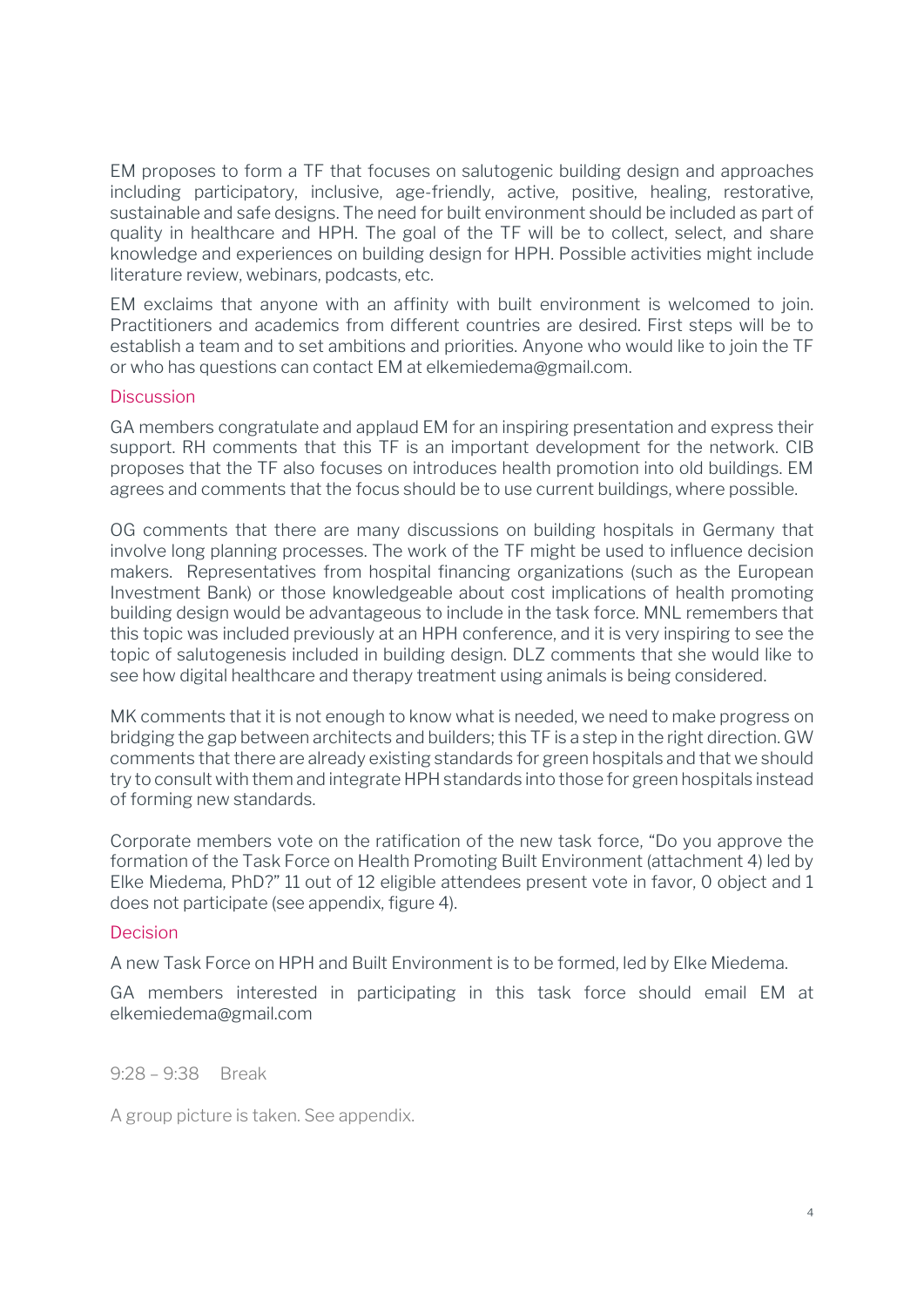#### *Presentations from the General Assembly, Y Watts, T Vander*

Two representatives from HPH member organizations present examples of health promotion projects in their organizations.

*Dr. Yaron Watts (YW), Israel: Presentation of rehabilitation center and committee interventions, Loewenstein Rehabilitation Center*

YW, a physical medicine and rehabilitation specialist, introduces his organization. The Loewenstein Rehabilitation Medical Center is a 300-bed facility affiliated with Tel Aviv University and founded by the Clalit health Organization in 1959. They have 100,000 hospitalization days per year. A health promoting committee was founded in 2020 as the organization joined HPH.

The committee works to reach patients, employees, and the community by organizing activities such as sports, intervention programs, group physical activities, workshops, and lectures. Plans include healthy lifestyle weeks, additional clinics and workshops, and the establishment of a dedicated clinic for promoting a healthy lifestyle among patients and the community.

#### *Adi Baumgarten (AB), Israel: Health Promoting Activities in Hertzfeld Geriatric Rehabilitation Medical Center: Inpatients, staff and community dwellers*

AB, a physical therapist, introduces her organization. The Herzfeld Geriatric Rehabilitation Medical Center has 6 inpatient wards, an outpatient rehabilitation clinic, x-ray center, dialysis unit, pharmacy, prosthetics and orthotics clinic and has been a HPH member since 2020. A 7-person steering committee was formed in 2020 with the aim to increase awareness and promote a healthier lifestyle for patients, staff, and the community.

Some activities included workshops, awareness posters, an outdoor fitness park, observing health promoting days, physical training program and lectures. This achieved increased awareness of staff health, more community involvement, and recognition as a health promoting hospital. Plans include continued activities and becoming a leading knowledge center for health for target populations.

#### **Discussion**

On behalf of the GA, BWZ congratulates and thanks both presenters for their work and implementing programs with desired HPH outcomes. DLZ comments that both organizations are recent HPH members in Israel and both hospitals achieved outstanding results in a short amount of time and during the corona pandemic due to the support of their directors and institutions.

#### *International HPH Secretariat Update, O Groene, K Katsaros*

KK introduces the International Secretariat and provides information of current HPH numbers. There are currently 592 HPH members from 31 countries, and 19 active National/Regional HPH Networks. Seventy-six percent of all members are hospitals, 22% health services and 2% affiliate members. Ninety-one percent of all members belong to a HPH network, 9% (56 members) are single members.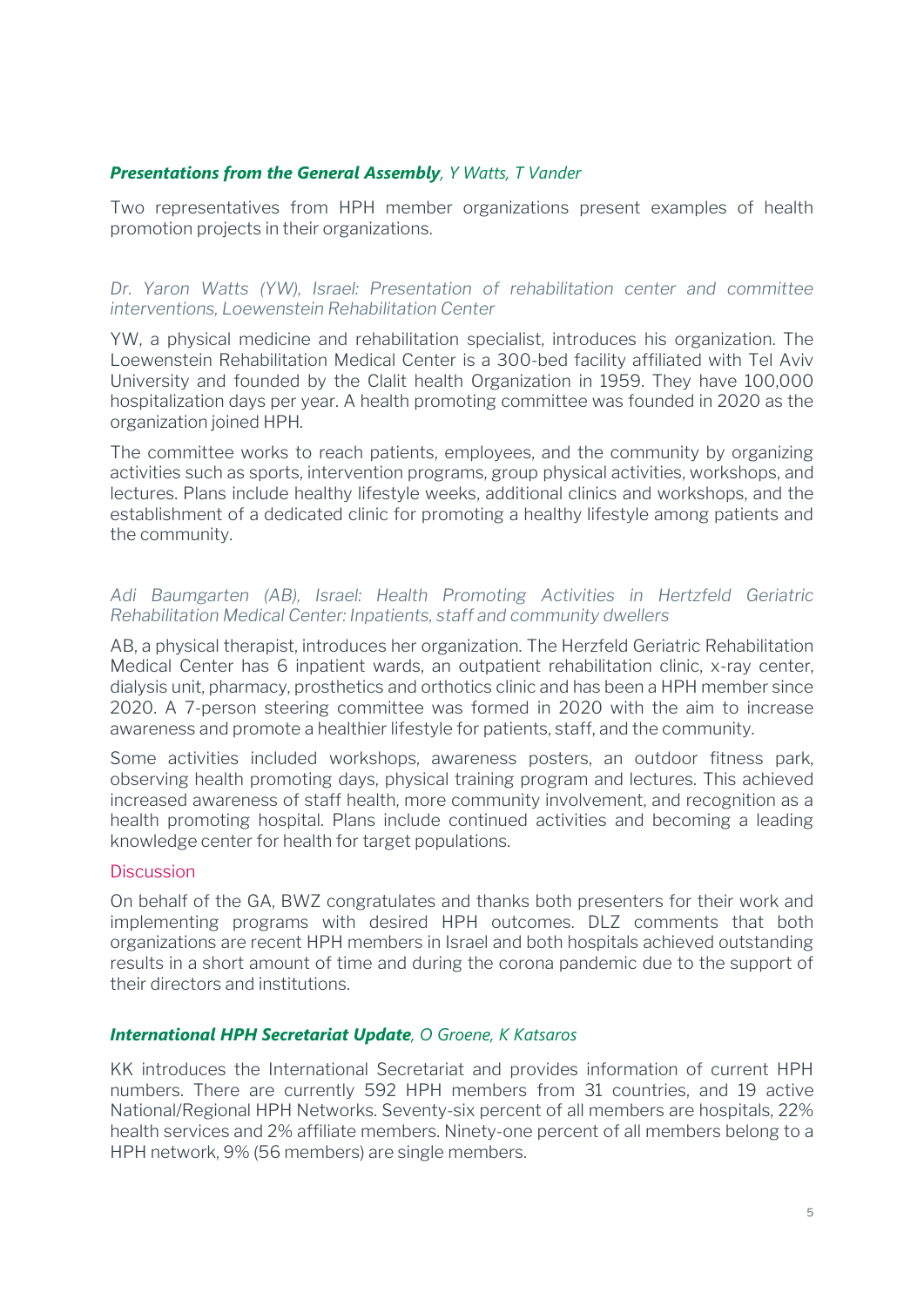Secretariat activities since the last GA include: organization and participation in monthly GB meetings, management of social media pages, annual billing, publishing of first annual HPH report, joint announcement of cooperation with Health Care Without Harm (HCWH), who manages the Global Green and Health Hospitals network (GGHH). OG adds that the this is an important strategic partnership for the network and to build upon the work of MNL's Task Force on HPH and Environment. HCWH has offered to provide numerous tools to be used on the HPH eCommunity to reduce the  $CO<sup>2</sup>$  impact of hospitals and health services on the environment.

Two abstracts have been accepted to conferences: IUHPE's 24th World Conference on Health Promotion virtual from Montreal and to IHF's 45<sup>th</sup> World Hospital Congress in Dubai. An abstract to the 15th European Public Health Conference is pending. KK announces that the 2020 Standards for Health Promoting Hospitals have been translated into ten languages and thanks all for their efforts in achieving this milestone. Planned Secretariat activities include: organization of GB meeting in Hamburg, writing and article on the Standards and Self- Assessment tools development processes, eCommunity development, and organizing an online meeting of HPH Coordinators on October 20<sup>th</sup>, 2022. OG adds that this meeting will be held in addition to the GA meeting in November and will provide Coordinators with the opportunity to exchange.

OG outlines progress made towards developing the HPH eCommunity, which will support members with the implementation of the Standards. Members will be able to share best practice and tools with other members. Steps taken so far: brainstorming and feasibility meetings with IT experts, research on platform functionality, poll, and user stories from HPH Members, and requirement engineering with digital transformation experts. An overview of desired functionality and an example of the requirements engineering process, including functional and non-functional requirements, are shown. Next steps include a detailed definition of requirements, broad evaluation of software solutions, testing with focus groups and final decision of software solutions. The result of this process will be reported at the next GA meeting in November.

GA members interested in participating in the focus group should contact the International HPH Secretariat at info@hphnet.org

#### **Discussion**

MNL comments that the Task Force on HPH and Environment has been working closely with HCWH since 2010. He expresses interest to share experiences with the HPH network at the next GA.

MK questions how many members include primary care facilities. KK responds that the table was made using data collected on application forms designating a member as either a hospital, health service, or affiliate member. We currently do not collect data on the type of health service. OG agrees that more effort should be made to attract primary care centers and other care providers.

DLZ comments that the Standards have also been translated into Hebrew, correcting the total number of translations to eleven.

MK asks about planned interaction opportunities on the eCommunity platform and if there will be a possibility to plan mini webinars. OG responds that communication will be direct lines of communication to other HPH members. All information uploaded will be first approved by the Secretariat in ensure relevancy. Webinar possibilities through the platform are not planned, however the Secretariat is available to organized these.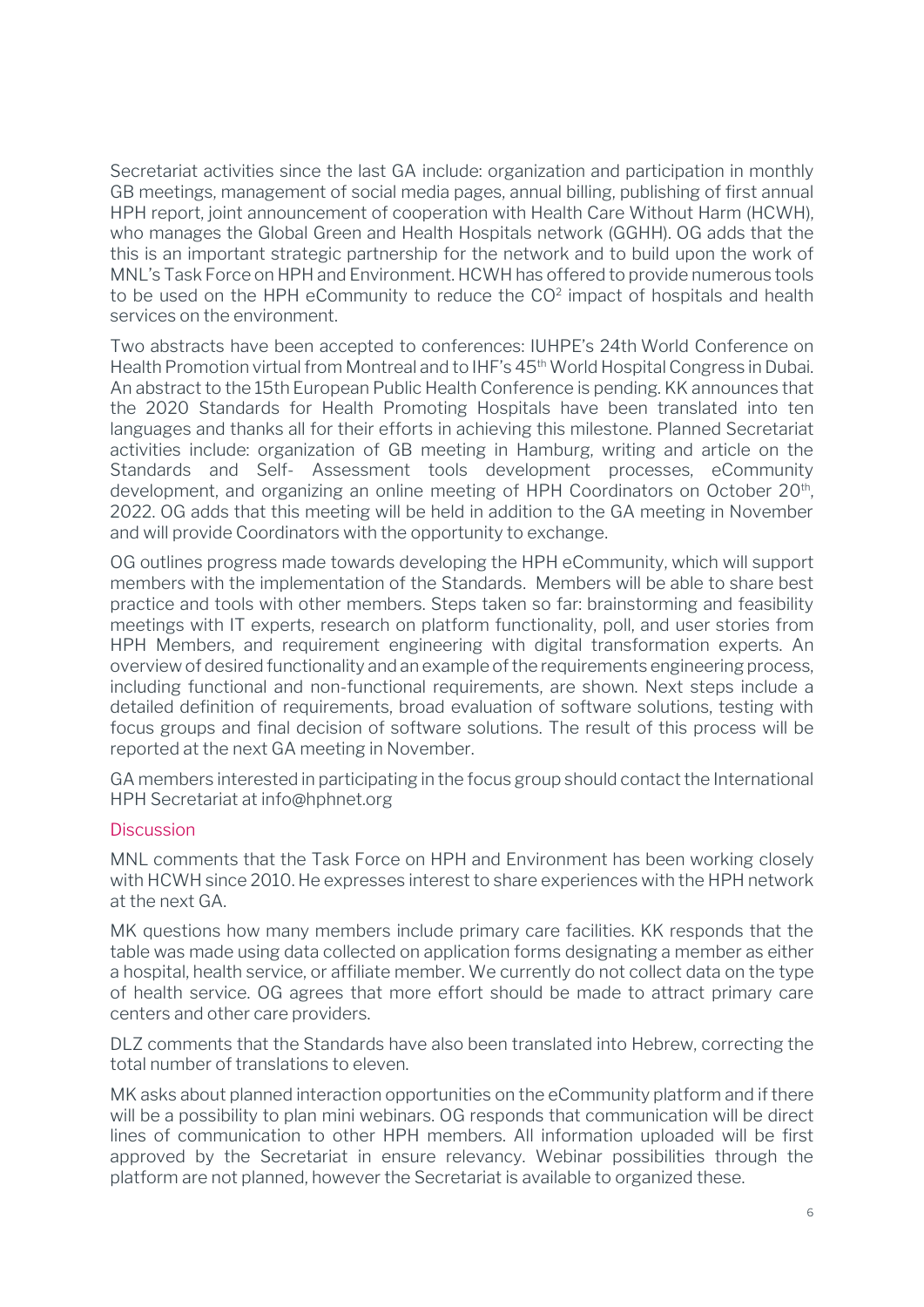#### *Conference Secretariat Update, O Groene (on behalf of Birgit Metzler and Juergen Pelikan)*

OG reports that despite numerous efforts by the Conference Secretariat and Ilaria Simonelli, unfortunately the international conference had to be cancelled as the risk associated with the organization (Covid, war in Ukraine) were too high. A meeting of Coordinators will be organized in October so that Coordinators will have a platform for exchange. The official cancellation notice[, found on the HPH](https://www.hphnet.org/hph-events/3240/) website is shown.

Those wishing to host the 2023 or 2024 International Conference should contact the Conference Secretariat at conference-secretariat@hphconferences.org. A call for applications will be sent out soon.

Break 10:50 - 11:00

#### **Governance and Policy Working Group,** S *Fawkes*

SF, leader of the Governance and Policy Working Group presents plans and priority areas to constitute WG membership, develop a framework of engagement with non-State actors (FENSA) application to WHO, and support HPH policies as defined in the HPH Global Strategy 2021-2025 document.

Working group members should be interested in policy development and research, be analytical thinkers, and have enough time to devote to WG activities. An outline of the FENSA agreement is given. This type of agreement was adopted in 2016 to regulate engagement with non-state actions such as NGOs, private sector, philanthropies, and academic institutions. Acceptance of FENSA by WHO would allow HPH to participate at meetings, use various resources, participate in research and technical collaboration, and would assist in HPH advocacy efforts.

SF proposes to present a final application at the next GA meeting in 2022. In addition to the FENSA application it is proposed for the WG to develop evidence-based position statements or policies that can be used for advocacy, communications, or member use. It is suggested that the group develops one policy priority area in 2022 along with a supporting communication strategy. Members interested in joining this WG should contact the International Secretariat at state their interest.

Corporate members vote on the ratification of the working group, "Do you approve the formation of the Governance and Policy Working Group, led by Dr. Sally Fawkes?" 10/12 Coordinators present vote in favor, two does not participate (see appendix, figure 5).

#### **Discussion**

GA members comment about the importance of this group, especially to re-establish a relationship to WHO. Once a relationship to WHO is established, the network will be able to increase membership numbers and gain further strategic partnerships. RH states his interest to join.

JL asks about where to find former task forces and working groups and how long each group is established. Each group is constituted for a period of 4 years and former pages of TF/WG can be found either on the [archive](https://www.hphnet.org/completed-hph-task-force-and-working-groups/) or on the [website](http://www.hphnet.org/alteVersion/www.hphnet.org/taskforce.html) of the former International HPH Secretariat.

MK adds that more effort should be made to establish closer contact and interact with TF groups. She suggests that this be added to the agenda of the Coordinator's meeting in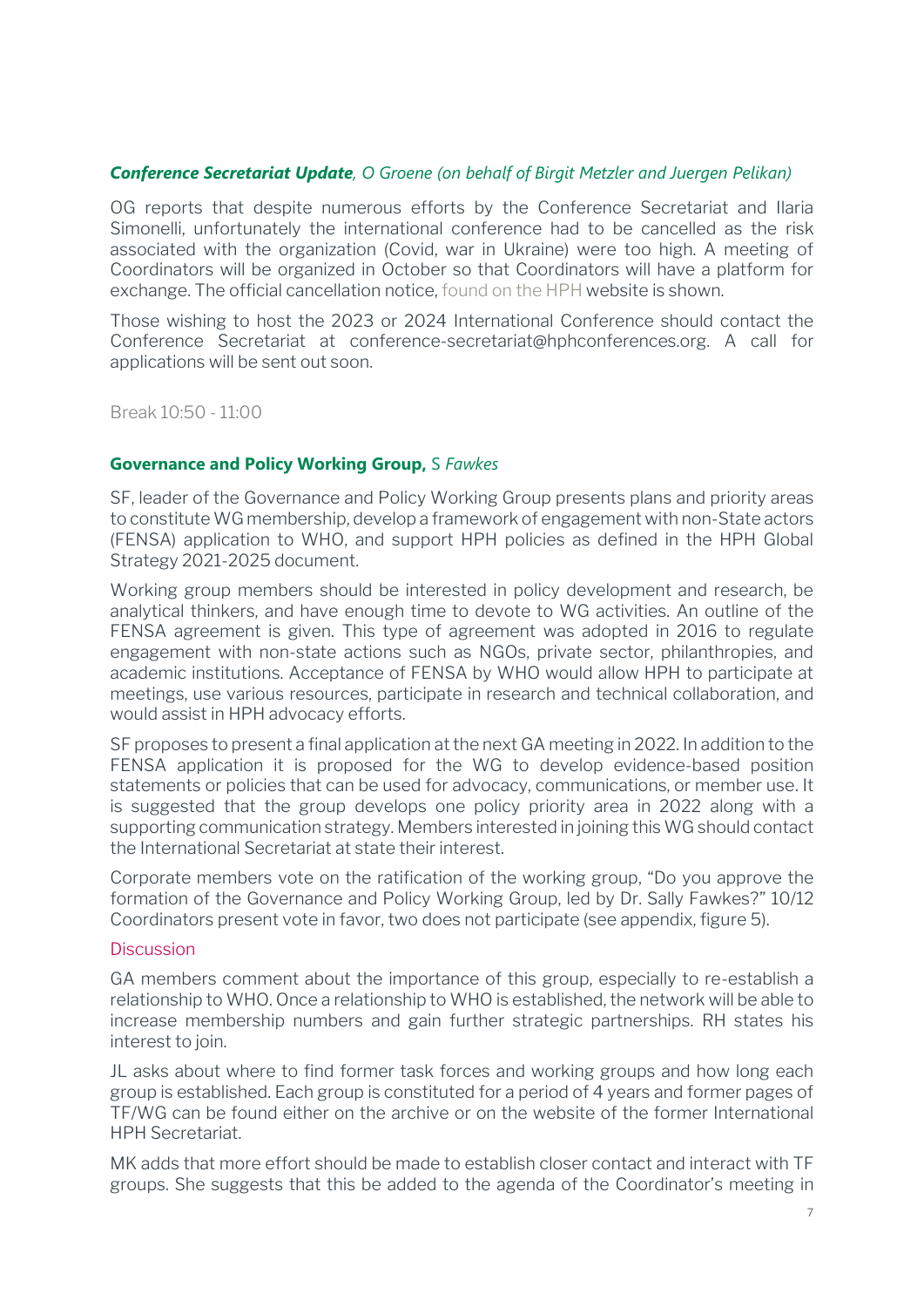October. MNL comments that he would like to organize a webinar with the Secretariat and HCWH.

## **Decision**

The Governance and Policy Working Group is instated, led by SF.

## *EU Initiative, O Groene (on behalf of Birgit Metzler)*

OG introduces the project: Healthier Together, Non-Communicable Diseases (NCD) Initiative to support EU countries in identifying and implementing effective policies and actions to reduce the burden of major non-communicable diseases and improve citizens' health. The Austrian HPH Network was successful in bringing HPH to the attention of the Ministry of Health (MoH), who is a strong supporter of HPH in Austria.

The Austrian MoH has taken the lead to propose an EU Joint Action to address noncommunicable diseases and HPH members have been invited to roll out existing and potentially develop new standards in NCD and cancer prevention as well as health promoting and empowerment of patients and healthcare workers. It is desire to initiate a joint-action program to use the HPH Standards in addressing NCDs across the EU.

Information to attend a stakeholder webinar on June 3rd is shared. The next steering group meeting will take place on June 10th. All interested, including non-EU countries, should contact Birgit Metzler, birgit.metzler@goeg.at.

#### **Discussion**

DLZ asks if HPH members not belonging to a network are able to participate. OG answers that this is depending on the specifications of the proposal, however membership in a HPH network is not required.

## *AOB/Open Discussion, all*

DLZ informs the GA that a local publication/guideline about HPH and medical centers is being produced in Israel. Chapters will be written by experts about health literacy, the HPH standards, health promotion in emergency situations and other relevant topics. DLZ asks the GA if similar publications have been produced and offers to share the table of contents. Those willing to exchange and can write to the Secretariat.

## *Closing words, B Walewska-Zielecka*

BWZ thanks the GA for their active participation and a successful GA meeting.

The meeting closed at 11:50.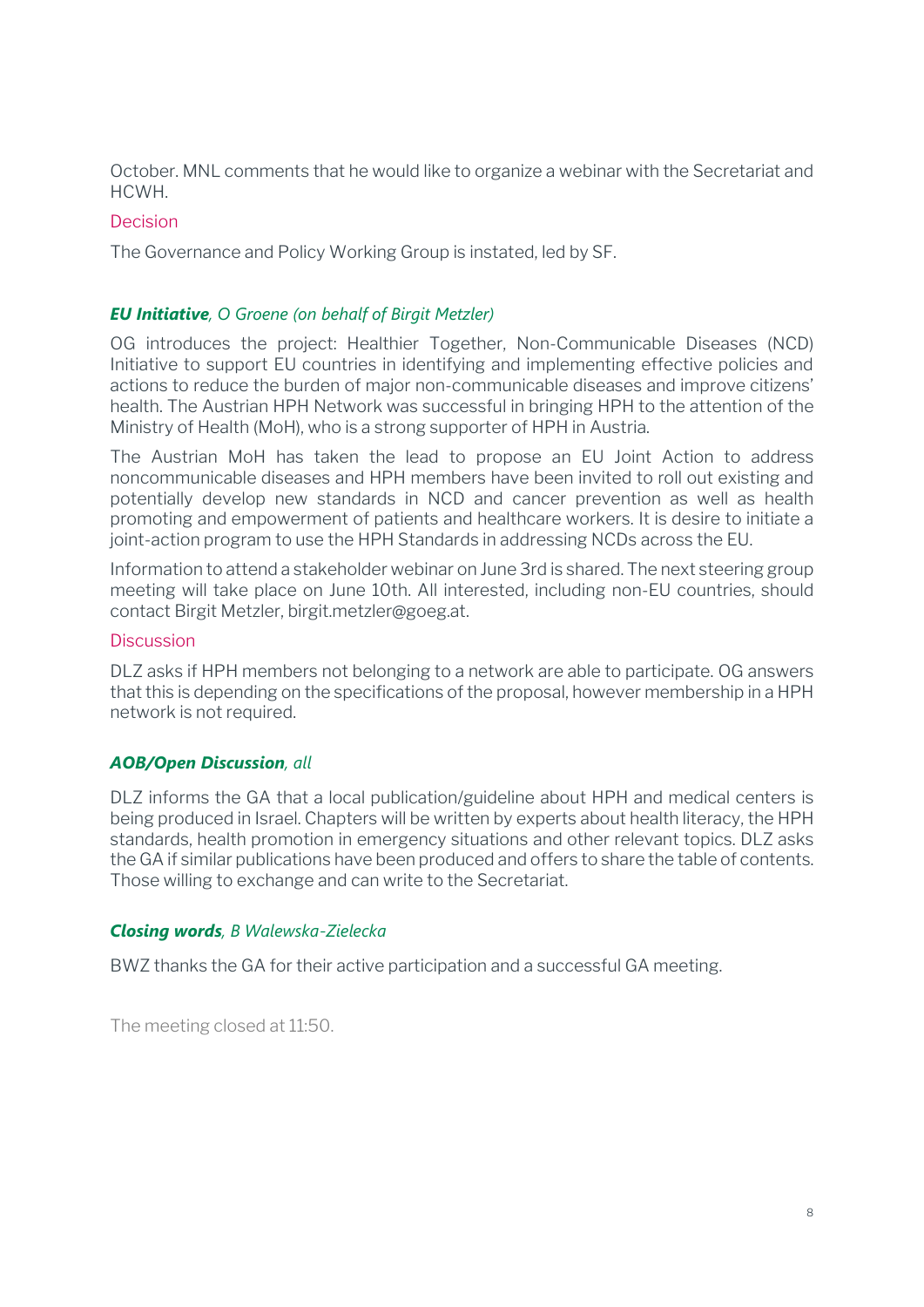## *Actions items:*

|                | What?                                                                                                                                                              | Who?                                                 |
|----------------|--------------------------------------------------------------------------------------------------------------------------------------------------------------------|------------------------------------------------------|
| $\mathbf{1}$   | Post SOPs of GB election process on HPH website                                                                                                                    | <b>International Secretariat</b>                     |
| $\overline{2}$ | (August) Submit nomination forms to Secretariat if<br>interested in running in the GB member election                                                              | N/R<br>Eligible<br>Coordinators                      |
| 3              | Register interest in joining Task Force on Health<br>$\bullet$<br><b>Promoting Built Environment</b><br>(elkemiedema@gmail.com)                                    | all                                                  |
|                | HPBE TF administration (contract, website)<br>$\bullet$                                                                                                            | <b>International Secretariat</b>                     |
| $\overline{4}$ | Save the date: HPH Coordinators Meeting-October<br>20th, 2022                                                                                                      | N/R Coordinators, GB<br>Members,<br>TF/WG<br>Leaders |
| 5              | Register interest in participating in focus group to<br>develop the HPH eCommunity (info@hphnet.org)                                                               | all                                                  |
| 6              | Organization of Webinar with HCWH                                                                                                                                  | International<br>MNL.<br>Secretariat                 |
| $\overline{7}$ | Register interest in hosting the International HPH<br>Conference in 2023 or 2024 with the Conference<br>Secretariat<br>(conference-secretariat@hphconferences.org) | all                                                  |
| 8              | Register interest in participating in the Governance<br>and Policy Working Group (info@hphnet.org)                                                                 | all                                                  |
| 9              | Register interest in participating in EU project on<br>NCDs and the HPH Standards<br>(birgit.metzler@goeg.at)                                                      | all                                                  |
| 10             | Exchange and share knowledge on publications on<br>local implementation of HPH, if interested contact<br>the Secretariat or Diane Levin-Zamir                      | all                                                  |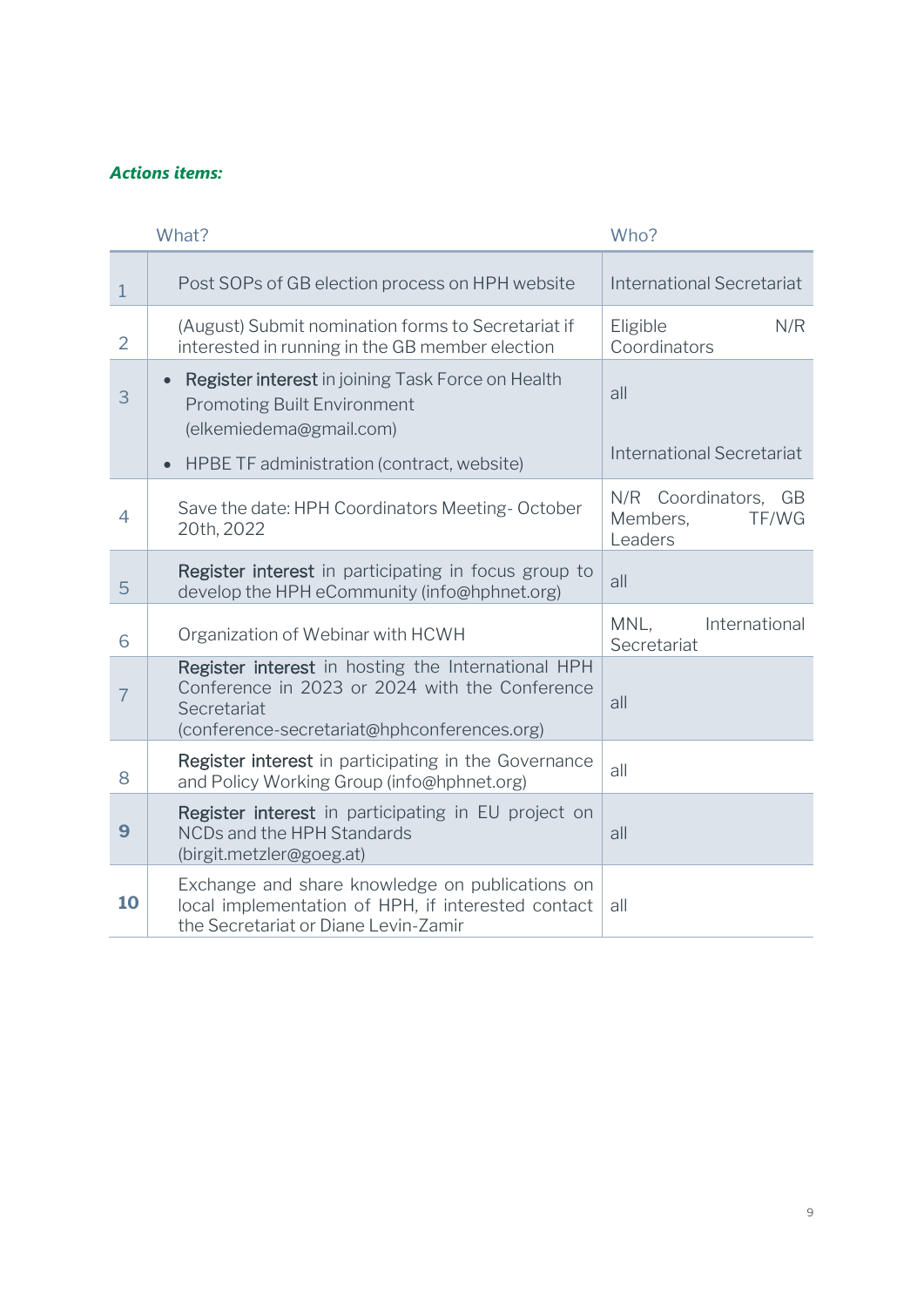## *Appendix*





*Figure 2 Result of Mentimeter vote, 9 out of 10 eligible attendees present participate*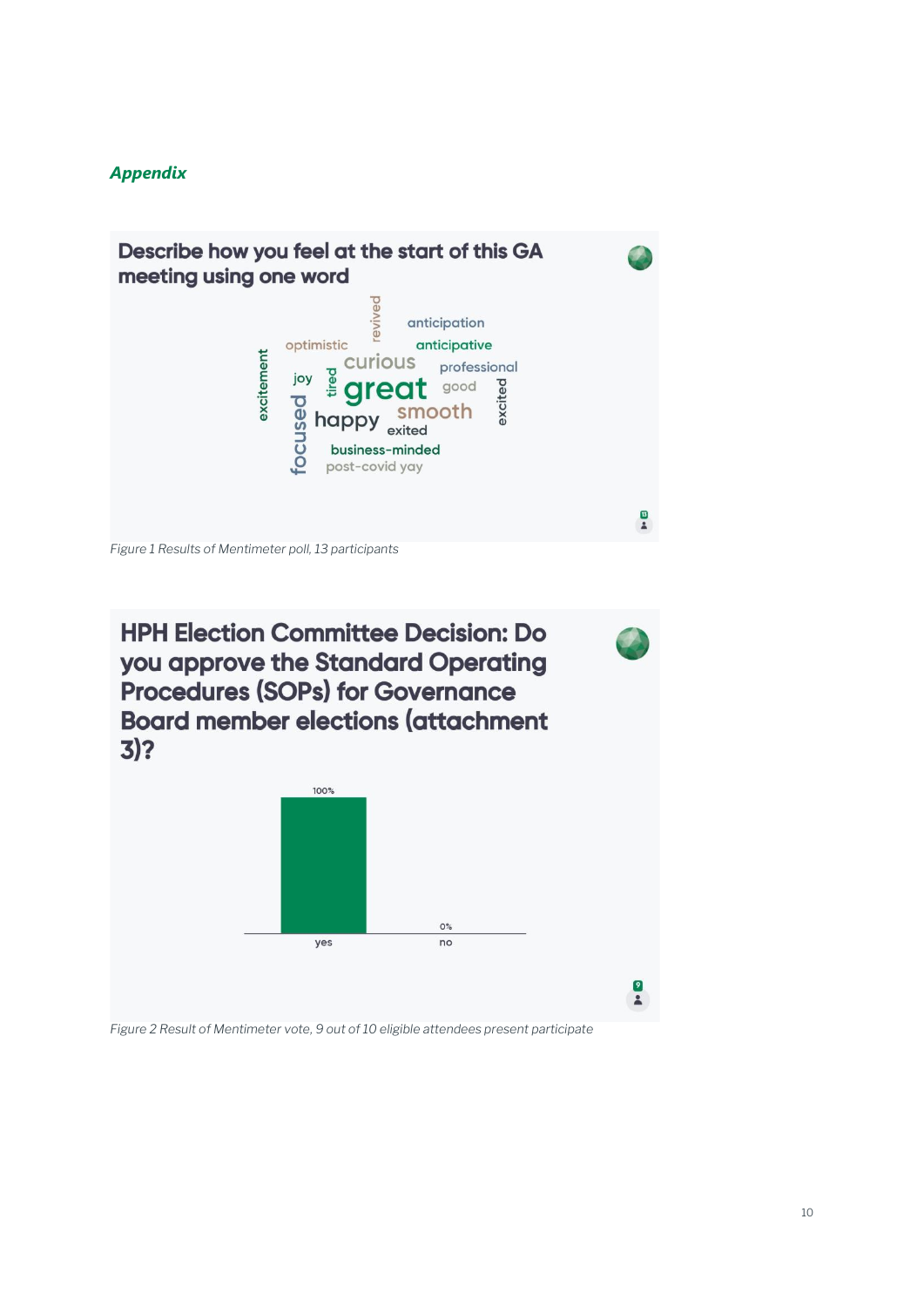



*Figure 4 Result of Mentimeter vote, 11 out of 12 eligible attendees present participate*